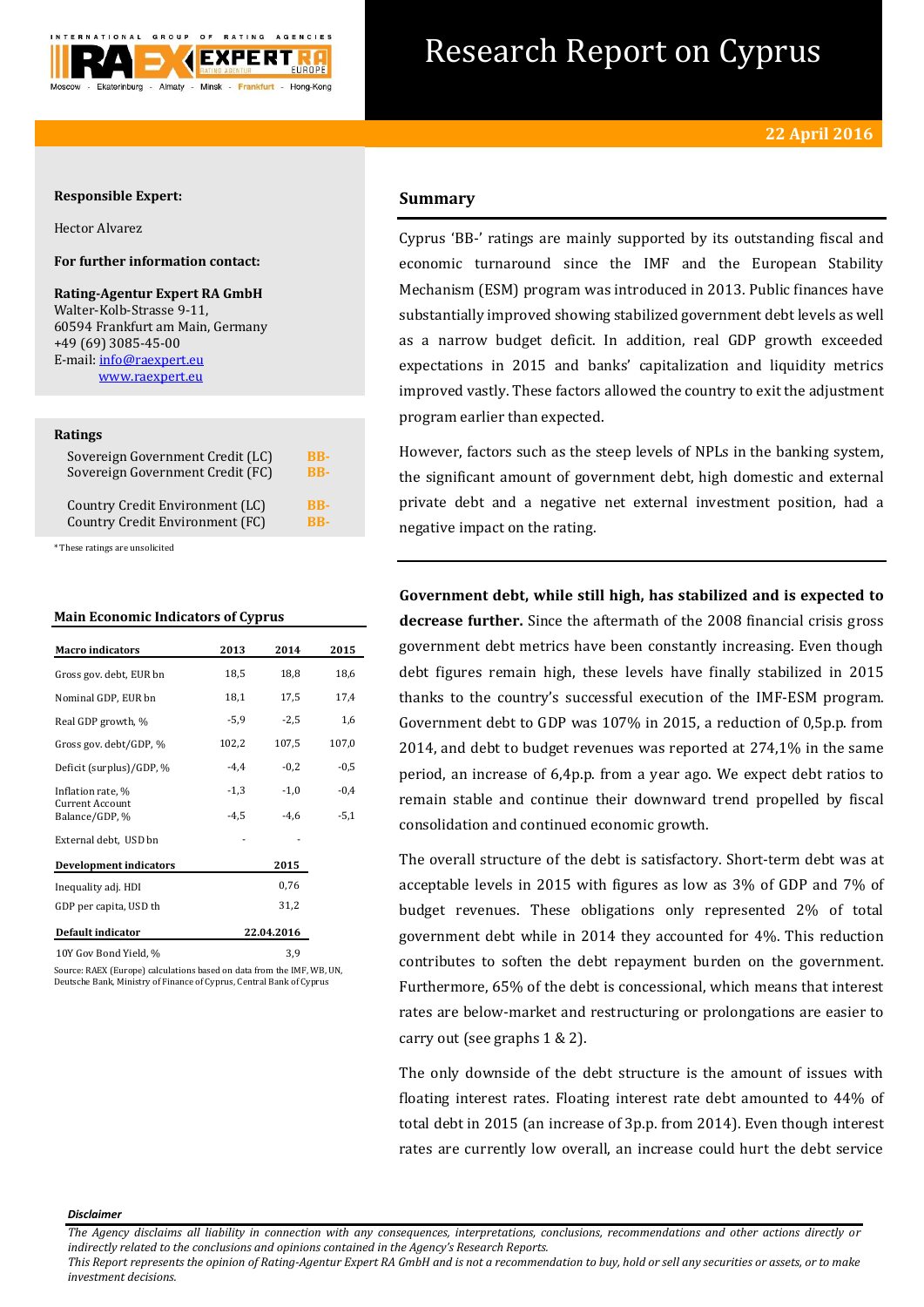

95%

Local currency 5%

æ

Foreign currency

capacity of the government. Finally, FX-denominated debt is almost negligible at 5% of total debt (see graph 2).

56%

Fixed interest rate

Maturity Rate Currency

44%

Floating interest rate

98%

## **Graphs 1 and 2:** Government debt structure



Source: RAEX (Europe) calculations based on data from the Ministry of Finance of Cyprus

#### **Graph 3:** EU's government guarantees, % of GDP



Source: RAEX (Europe) calculations based on data from Eurostat

#### **Graph 4:** Inflation rate dynamics, y-o-y



Source: RAEX (Europe) calculations based on data from IMF

#### *Disclaimer*

*The Agency disclaims all liability in connection with any consequences, interpretations, conclusions, recommendations and other actions directly or indirectly related to the conclusions and opinions contained in the Agency's Research Reports.*

*This Report represents the opinion of Rating-Agentur Expert RA GmbH and is not a recommendation to buy, hold or sell any securities or assets, or to make investment decisions.*



2%

Short-term Mid- and

long-term

0% 10% 20% 30% 40% 50% 60% 70% 80% 90% 100%

**Satisfactory real economic growth in 2015.** Also as a result of a wellexecuted adjustment program, the economy reached an inflection point in 2015 when the economy expanded at a 1,5% rate in real terms, its first positive growth since 2011.

The increase in GDP was mainly driven by private consumption caused by higher real wages due to negative inflation rates. The recovery appears to be broad-based with almost all sectors of the economy showing positive signs. Supported by EUR depreciation, tourist arrivals reached 2,6 m in 2015 and is set to continue this trend in 2016. In fact, the service sector in general had an important contribution to GDP growth. On the other hand, manufacturing, mining and agriculture grew on average by 2,1%. Low world-energy price levels have also contributed to economic growth as it encourages private consumption. However, the high concentration of the services sector in the economy prevails (87% of GDP).

Despite a slight recovery in 2015, unemployment remains high (15,9%) especially among the youth. The inflation rate has increased since 2013 up to -0,44% in 2015 and is expected to post positive figures in 2016 (see graph 4).

**The banking system has stabilized but risks regarding NPLs levels still remain.** The banking sector was another beneficiary of the IMF-ESM adjustment program. Capitalization and liquidity have vastly improved. Capital adequacy ratio has averaged above 10% for the past two years and